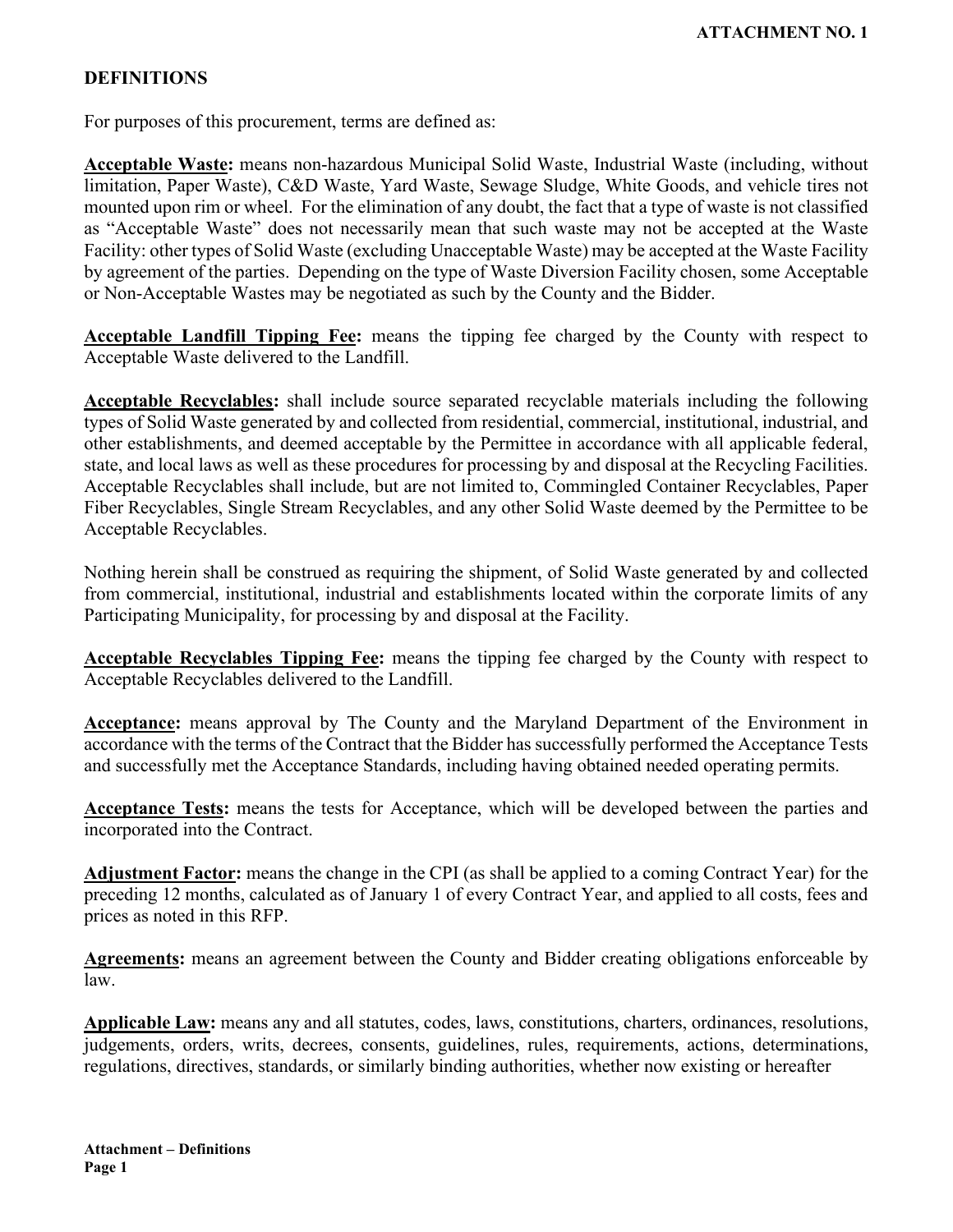enacted, adopted, promulgated, issued or enforced, of the United States, the State of Maryland, or any political subdivision thereof, or any agency, department, commission, board, bureau, or other instrumentality of any of them, or any court of competent jurisdiction, including, without limitation, Environmental Laws.

**Auto Fluff:** means non-metallic Solid Waste resulting from the dismantling and recycling of automobiles and other vehicles, such term is generally used in the auto recycling industry. For avoidance of doubt, Auto Fluff shall not be considered Acceptable Waste, and instead shall be considered a Solid Waste other than Acceptable Waste.

**Bidder:** means the entity submitting a Proposal in response to this RFP, including the Guarantor and all entities sponsoring the Proposal or proposing to act as a Participating Firm and the entity executing the Contract with the County.

**Business Day:** means any day when governmental offices are open to serve the public and which is not a Saturday, Sunday or legal holiday under Applicable Law, unless agreed upon by the County and Bidder.

**Bypass Waste:** mean Acceptable Municipal Solid Waste that is ordinarily processed at the Facilities but is instead diverted by the Permittee for disposal in the Landfill or at another permitted facility.

**C&D Waste:** means waste building materials, packaging, and rubble resulting from construction, remodeling, repair, or demolition of buildings and other structures. Such wastes include, without limitation, concrete and paving debris, masonry materials, sheet rock, roofing waste, insulation (not including asbestos or asbestos containing materials), scrap metal, wood products, and other similar materials (not including asbestos or asbestos containing materials).

**Change-in-Law:** means any of the following acts, events, or circumstances to the extent that compliance therewith materially increases or decreases the cost of performing or materially increases or decreases the scope of a party's obligations under the Contract:

- 1. The adoption, amendment, promulgation, issuance, modification, repeal, or written change in administrative or judicial interpretation of any Applicable Law on or after the Contract Date, unless such Applicable Law was on or prior to the Contract Date duly adopted, promulgated, issued, or otherwise officially modified or changed in interpretation, in each case in final form to become effective without any further action by any Governmental Body.
- 2. The order or judgment of any Governmental Body issued on or after the Contract Date (unless such order or judgment is issued to enforce compliance with Applicable Law which was effective as of the Contract Date) to the extent such order or judgment is not the result of willful or negligent action, error or omission or lack of reasonable diligence of the Bidder or of any of the Public Participants, whichever is asserting the occurrence of a Change in Law; provided, however, that the contesting in good faith or failure in good faith to contest any such order or judgment shall not constitute or be construed as such a willful or negligent action, error or omission or lack of reasonable diligence; or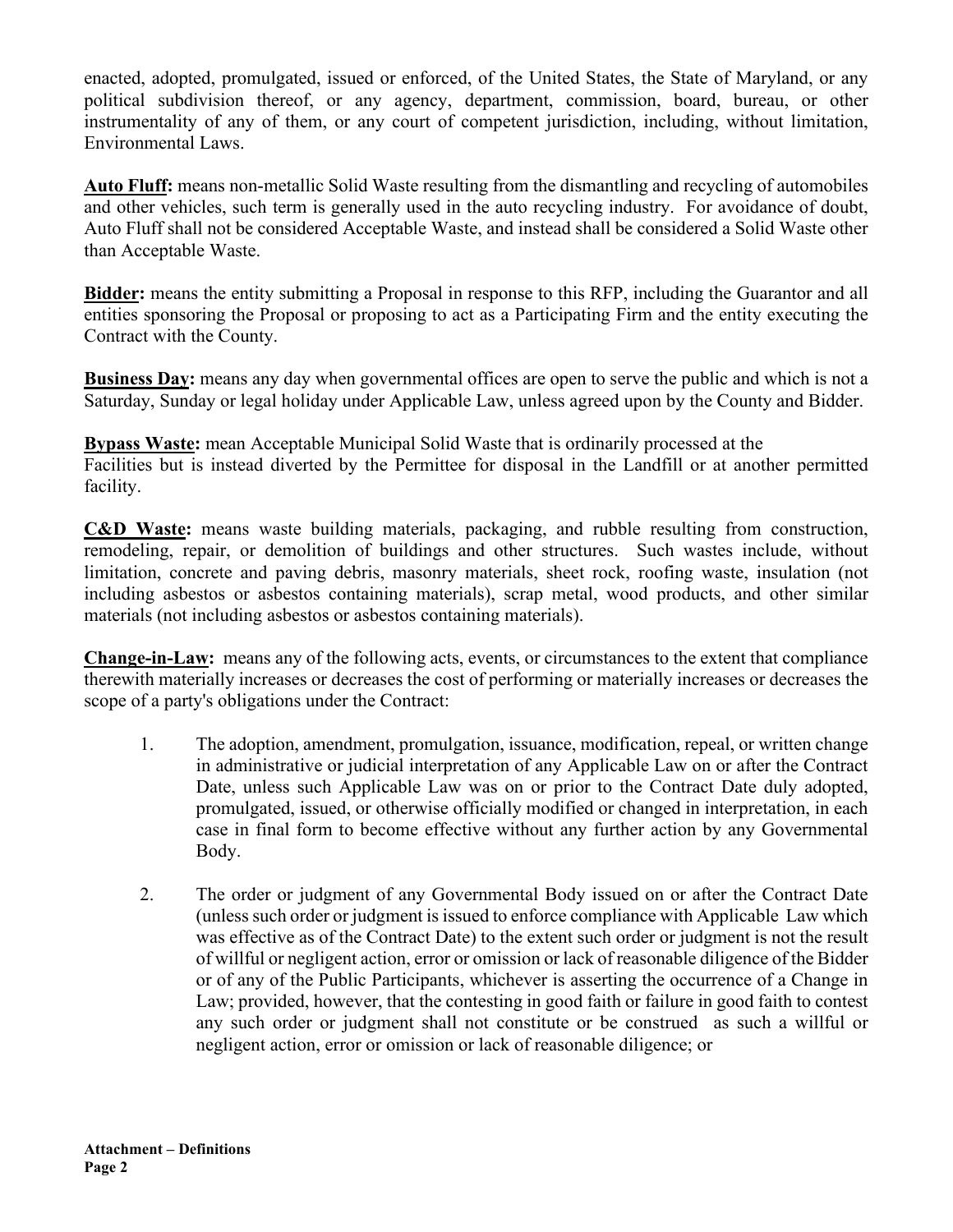3. Except with respect to any Governmental Approval required for the Facility as provided in item (b) below pertaining to exclusions from "Change in Law", the denial of an application for, a delay in the review, issuance or renewal of, or the suspension, termination, or interruption of any Governmental Approval, or the imposition of a term, condition or requirement which is more stringent or burdensome than the Contract Standards in connection with the issuance, renewal or failure of issuance or renewal of any Governmental Approval, to the extent that such occurrence is not the result of willful or negligent action, error or omission or a lack of reasonable diligence of the Bidder or any of the Public Participants, whichever is asserting the occurrence of a Change in Law; provided, however, that the contesting in good faith or the failure in good faith to contest any such occurrence shall not be construed as such a willful or negligent action or lack of reasonable diligence.

It is specifically understood, however, that none of the following shall constitute a "Change in Law".

- 1. a change in the nature or severity of the actions typically taken by a Governmental Body to enforce compliance with Applicable Law which was effective as of the Contract Date;
- 2. all matters relating to the Bidder's assuming the permitting risk for the Facility in connection with obtaining and maintaining Federal, State or Local Governmental Approvals of the design, construction, and operation of the Facility; and
- 3. any event that affects generally applicable working conditions or standards that is not specific to the solid waste management industry.

**Claims:** means claims, demands, law suits, causes of action, obligations, liabilities, damages, losses, costs, and expenses (including reasonable expenses of litigation, including court cost and attorney's fees).

**Commencement Date:** means the date of the first regular business day immediately following the date the Facility has received all air quality and solid waste permits necessary for the operation of the facility from the applicable Governmental Body.

**Commercial Waste:** means waste materials generally discarded from wholesale, retail, or service establishments such as office buildings, stores, markets, theaters, hotels, restaurants, warehouses, and other manufacturing activities.

**Commissioning Date:** means the date of the first regular business day immediately following the earliest date on which all the following have occurred: (i) receipts of all permits necessary for the Waste Facility; (ii) satisfactory completion of all Operational Testing with respect to the Waste Facility as evidenced by the testing engineering firm's certification of compliance with applicable specifications;, and (iii) determination the Waste Facility is ready to receive Acceptable Waste on a continuous basis, which determination is reasonably made by the Bidder and Confirmed by the testing engineering firm. The parties shall memorialize the date of the Commissioning Date by a signed writing.

**Committee:** means the Washington County Coordinating Committee.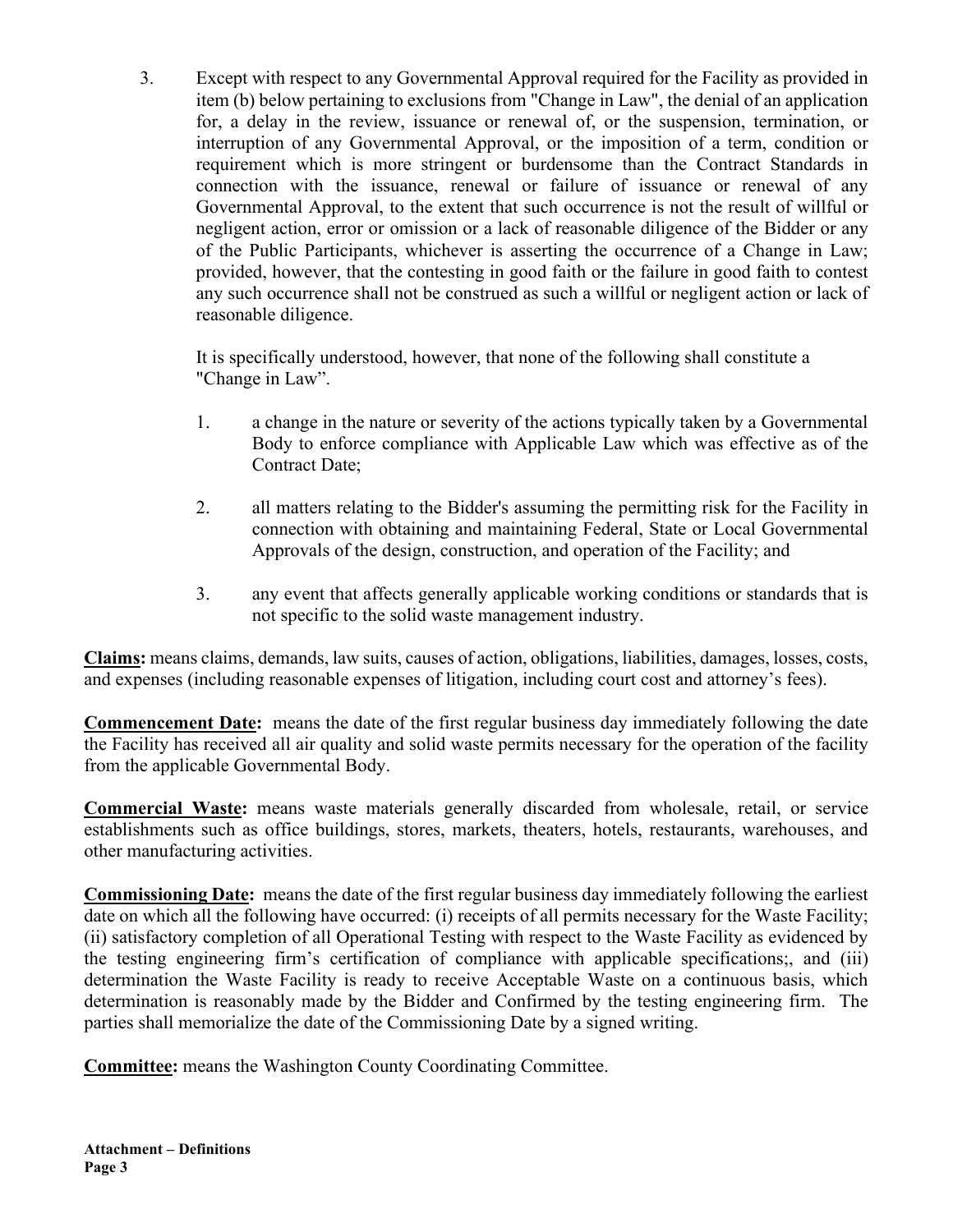**Construction** or **Construction Work:** means all work and materials for permitting, financing, design, construction, start-up, and acceptance testing of the Facility, and all work required for Acceptance of the Facility, under the terms of the Contract.

**Consumer Price Index** or **CPI:** means the United States Department of Labor Consumer Price Index for Urban Wage Earners and Clerical Workers.

**Contract** or **(Agreement):** means the legally binding documents that outline the terms and conditions of the Project between the Bidder and the County.

**Contract Term:** means the terms of the Agreement, which commences on the Effective Date and ends no later than July 31, twenty (20) years from the start date or as negotiated by all parties, with renewals allowed by the agreement.

**Contract Date:** means the date of delivery of the Contract as executed by the parties thereto.

**Contract Year:** means a 365/366-day period commencing on July 1 of each calendar year and ending on June 30 of each succeeding calendar year, except that the first Contract Year shall begin upon the Contract Date and shall end upon the succeeding June 30, and the final Contract Year shall terminate upon the conclusion of twenty (20) years of operation from Guaranteed In-Service Date.

**Corrective Maintenance:** means non-routine and unscheduled repair activities required for operational continuity, safety, and performance generally due to failure or to avert failure of the equipment, vehicles or facilities or some component thereof.

**County:** means the Washington County Government and all divisions and departments therein.

**Day:** means a calendar day of twenty-four hours measured from midnight to the next midnight.

**Environmental Law:** means: (i) any and all statutes, regulations, rules, ordinances, codes, permits, orders, decrees, plans, authorizations, policies and similar items (whether now existing or hereafter enacted, adopted, promulgated, or issued and whether or not contemplated by the parties as of the date of this agreement) of the United States, the State of Maryland, or any political subdivision thereof, or any agency, department, commission, board, bureau, or other instrumentality of any of them, (ii) all binding and final judicial and administrative decrees and judgements and orders whether now existing or hereafter enacted, adopted, promulgated, or issued and whether or not contemplated by the parties as of the date of this agreement); and (iii) and common law theories of liability applicable to claims, demands, requirements, damages, costs, expenses, in each case relating to or addressing the pollution, contamination, protection, or remediation of the environment or structures, or the protection or restoration of natural resources.

**Facility:** means the Recycling and/or Waste Diversion Facility to be developed by the Bidder.

**Fiscal Year:** means a year commencing on July 1<sup>st</sup> and ending on June 30<sup>th</sup> of the following year.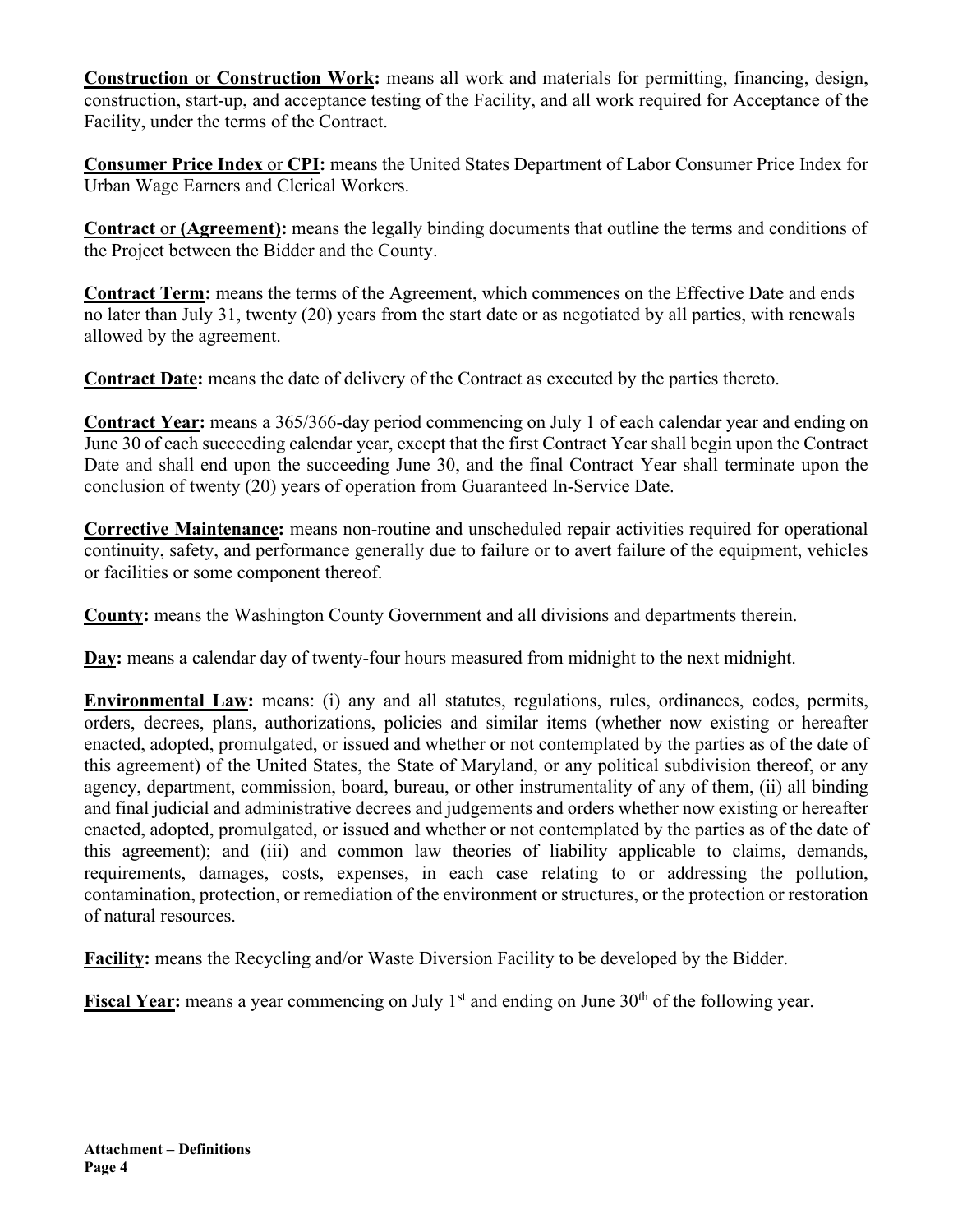**Force Majeure Event:** means an Act of God, landslide, lightning, hurricane, tornado, very high wind, blizzard, ice storm, drought, flood, fire or explosion, or any strike, labor dispute, lockout or like action among personnel which delays or impairs operation of the Facility, any act of neglect of the Municipality or its agents or employees, or by regulation or restriction imposed by any governmental or other lawful authority, or any other event or circumstance beyond the control of the Bidder and its agents or Bidders, which prevents the Bidder from performing its obligations under this Contract, which event or circumstance was not anticipated as of the Transition Date and is not within the reasonable control of, and without fault or negligence of the Bidder. Notwithstanding the preceding sentence, a strike labor dispute, lockout or like action among personnel shall not be a Force Majeure Event if such action is due to: (a) the Bidder's breach of a labor agreement with any collective bargaining representative of its employees engaged in such action; or (b) the Bidder's lack of good faith or maintenance of an unreasonable economic position in negotiating with any collective bargaining representative of the employees engaged in such action.

**Good Industry Practice:** means those methods, techniques, standards, and practices which, at the time they are to be employed and considering the circumstances known or reasonably believed to exist at such time, are generally accepted as prudent in the municipal solid waste industry as practiced in the State of Maryland and in the United States.

**Good and Accepted Construction Practice:** means the methods, techniques, standards, and practices which, at the time they are to be employed and considering the circumstances known or reasonably believed to exist at such time, are generally recognized and accepted as a good workman-like manner in the construction industry as practiced in the State of Maryland and the United States, including that for municipal solid waste management.

**Good and Accepted Operating Practice:** means the methods, techniques, standards, and practices which, at the time they are to be employed and considering the circumstances known or reasonably believed to exist at such time, are generally recognized and accepted as good industry practices in the solid waste management industry as practiced in the State of Maryland and the United States.

**Guaranteed In-Service Date:** means the date agreed to by the County and the Bidder for the Facility to begin operating with all upgrades, enhancements, and new technologies following demonstration that the upgrades and enhancements performed, and new facilities constructed meet the Contract terms for Acceptance.

**Guarantor:** means the entity or entities that will execute the Guaranty.

**Guaranty:** means the Agreement between the Guarantor and Guarantee ensuring the performance by the Bidder of its obligations to the County under the Contract are met.

**Governmental Body:** means any federal, state, county, or local legislative, executive, judicial or other governmental board, agency, authority, commission, administration, court, or other body, or any official, employee or agent thereof having jurisdiction with respect to the matter at issue.

**Hauling Contractor:** means any hauling contractor with which the County contracts to deliver Acceptable Waste to the Landfill.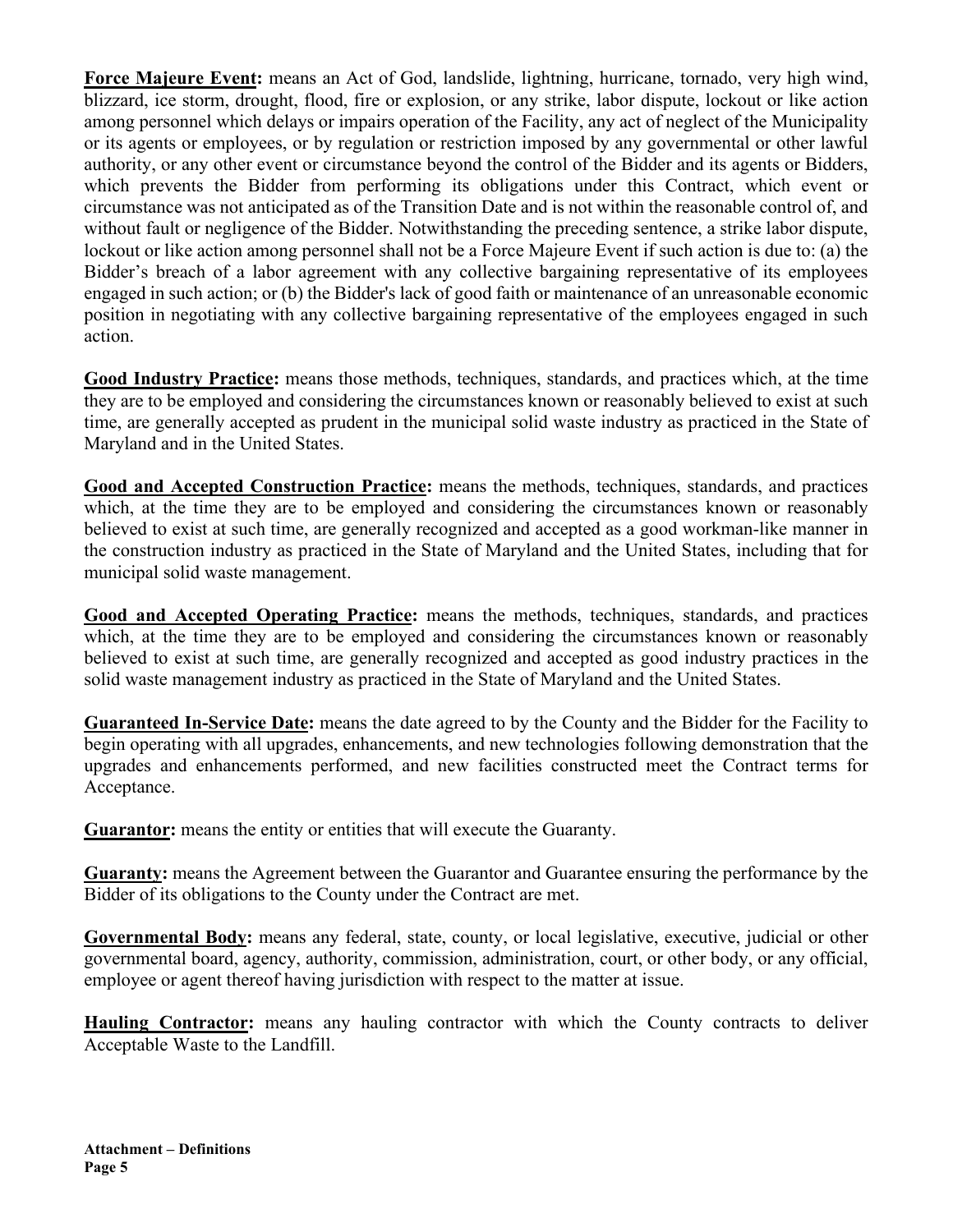**Hazardous Waste:** means waste which, because of its quantity, concentration, or physical, chemical, or infectious characteristics, may pose a substantial present or potential hazard to human health or the environment when improperly treated, stored, transported, disposed of, or otherwise managed, including, without limitation (i) any waste which by reason of its quantity concentration, or physical, chemical, or infectious characteristics is defined or regulated as a hazardous waste, toxic substance, hazardous chemical substance or mixture or asbestos under Applicable Law, as may be amended from time to time, including, but not limited to: (A) the Resource Conservation and Recovery Act of 1976 ("RCRA") and regulations contained in 40 CFR Parts 260-281; (B) the Toxic Substance Control Act (15 U.S.C. Sections 2601 et seq.) and the regulations contained in 40 CFR Parts 761-766; and (C) future additional or substitute federal, state or local laws pertaining to identification, treatment, storage, or disposal of toxic substances, or hazardous wastes; (ii) radioactive materials, which are source, special nuclear, or by-product materials, as defined by the Atomic Energy Act of 1954 (42 U.S.C. Section 2011 et seq.) and regulations contained in 10 CFR Part 40; (iii) a chemical listed by the United States Environmental Protection Agency in accordance with Section 302(a) or Section 313(c) of the Emergency Planning and Community Right to Know Act of 1986, 42 U.S.C. §§11002(a) (Supp.1993), in each as the same may be amended, replaced, or superseded; (iv) a material or substance which may endanger health or safety, including, but not limited, to any material or substance or combination of materials or substances which are explosive, volatile, radioactive, toxic, corrosive, flammable, reactive, an irritant or a strong sensitizer or which generate pressure through decomposition, heat or other means is such materials or substances may cause injury, illness or harm to humans, to domestic animals or livestock, or to wildlife; or  $(v)$  a material or substance that is treated as a hazardous waste, substance or material by applicable law or is otherwise prohibited from being deposited in a municipal solid waste landfill or used as feedstock in a facility for the conversion of waste into biomass derived fuel under applicable law. Household Hazardous Waste contained in MSW shall not be considered Hazardous Waste for purposes of the Agreement and shall be accepted by the Facility if such acceptance follows the requirements of RCRA. With regard to materials or substances that are not hazardous waste as of the Effective Date, if any subsequently enacted, promulgated, or amended Applicable Law provides, or any Governmental Body determines, that such material or substances is within the definition of Hazardous Waste, then such materials or substances shall be considered Hazardous Waste for the purposed of this agreement from and after the effective date of such enactment, promulgation, or amendment of Applicable Law or Governmental Body determination. For the avoidance of doubt, Hazardous Waste shall not be Acceptable Waste.

**Household Hazardous Waste:** includes waste product which exhibit characteristics for reactivity, ignitability, corrosivity, or toxicity as defined by RCRA, as amended, as Hazardous Waste, but are generated by households. By way of example and not of limitation, household Hazardous Waste includes drain cleaners, latex and oil paint, motor oil, antifreeze, fuel, poisons, pesticides, herbicides and rodenticides, fluorescent lamps, lamp ballasts, smoke detectors, medical waste, some types of cleaning chemicals, and consumer electronics (such as televisions, computers, and cell phones).

**Household Waste:** means waste materials generally discarded from residential households, whether single-family, multi-family, or otherwise, but excluding C&D Waste

**Landfill:** means the County's landfill facility consisting of the County's property, landfill cells and other operating facilities upon such real property.

**Maintenance:** means those routine and/or repetitive activities required or recommended by the equipment manufacturers or by the Bidder to maximize the service life of the equipment and Facility, consistent with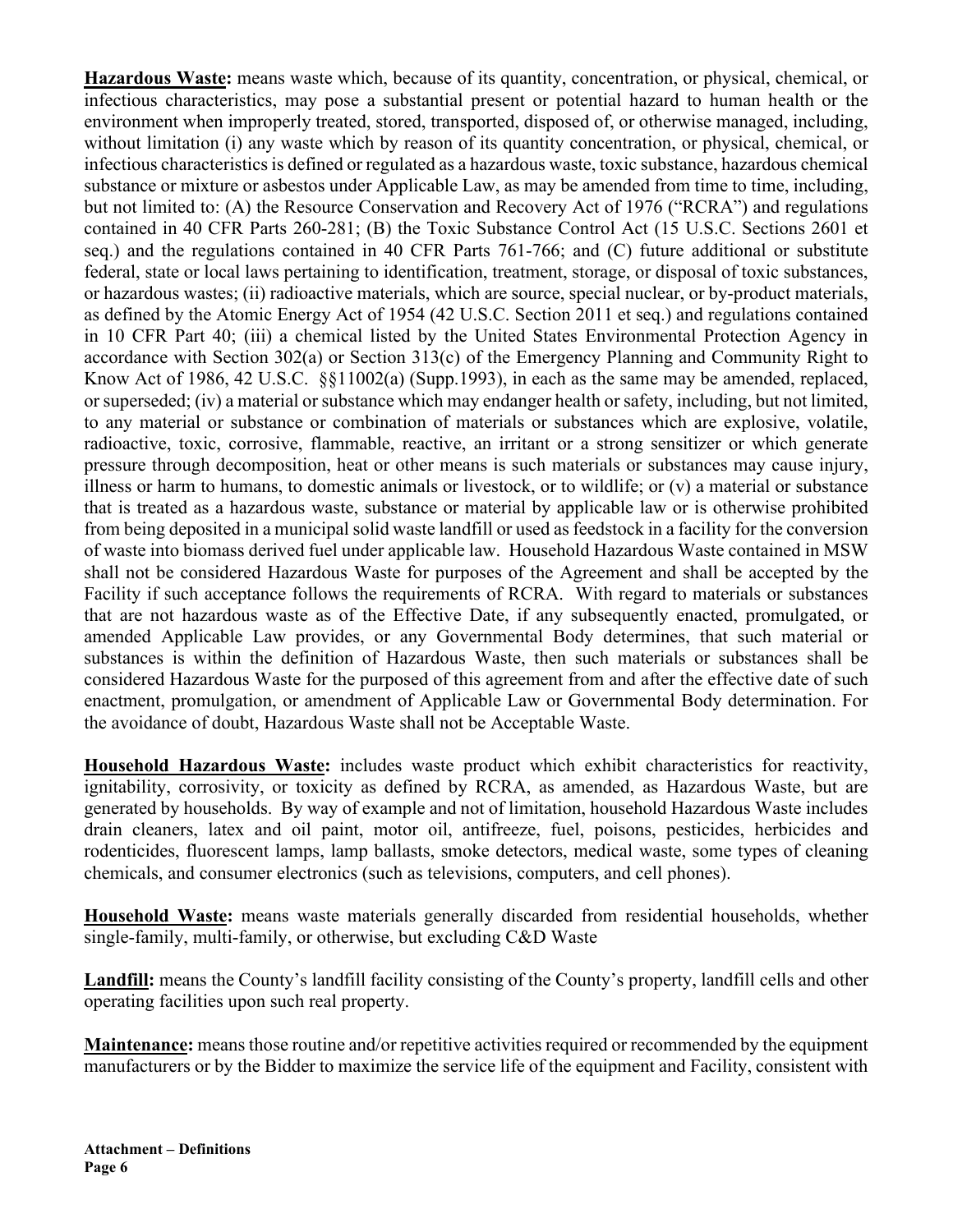Good Industry Practice, and Corrective Maintenance, Preventive Maintenance and Predictive Maintenance.

**Minable Waste:** means MSW, and other types of Acceptable Waste previously deposited in the landfill that are commercially suitable for use as feedstock for processing into refuse derived fuel, transportation fuels, or recyclable materials, as applicable of the Facility.

**Municipality:** means any town, city, or other political subdivision of and within the State or County.

**Municipal Solid Waste:** or **MSW** pursuant to COMAR, means solid waste from residential, commercial, and industrial sources, land-clearing debris, demolition debris, biomedical waste, sewage sludge and scrap metal excluding solid waste consisting of significant quantities of hazardous waste.

**Non-Processible Waste:** means Acceptable Municipal Solid Waste, as agreed by the County and the Bidder, that cannot be processed at the Facilities without the use of supplemental processing equipment (e.g., a mobile shredder), provided that the individual items of such Acceptable Municipal Solid Waste are 2,000 pounds or less in weight and physically of such size as to fit without compaction into an area having dimensions of three (3) feet by five (5) feet by five (5) feet, including, but not limited to, the following:

- 1. Household furniture, chairs, tables, sofas, mattresses, appliances, carpets, sleeper sofas, and rugs;
- 2. Individual items such as White Metals (as hereinafter defined) and blocks of metal that would, in the Permittee's determination, cause damage to the Facilities if processed and/or incinerated therein;
- 3. Scrap/light weight metals (as hereinafter defined);
- 4. Bathroom fixtures, such as toilets, bathtubs and sinks;
- 5. Purged and emptied propane, butane, and acetylene tanks with valves removed exclusively from the residential Municipal Solid Waste stream and in limited quantities, if any, to be determined by the Permittee on a day-to-day basis;
- 6. Christmas trees; and
- 7. Automobile tires with/without rims.

Depending on the type of Waste Diversion Facility chosen, some Acceptable or Non-Acceptable Wastes may be negotiated as such by the County and the Bidder.

**O&M:** means Operation and Maintenance of the Facility in accordance with Good Industry Practice and the terms of the Contract.

**Participating Firm:** means all firms that will be significant participants in providing the services required by the Contract.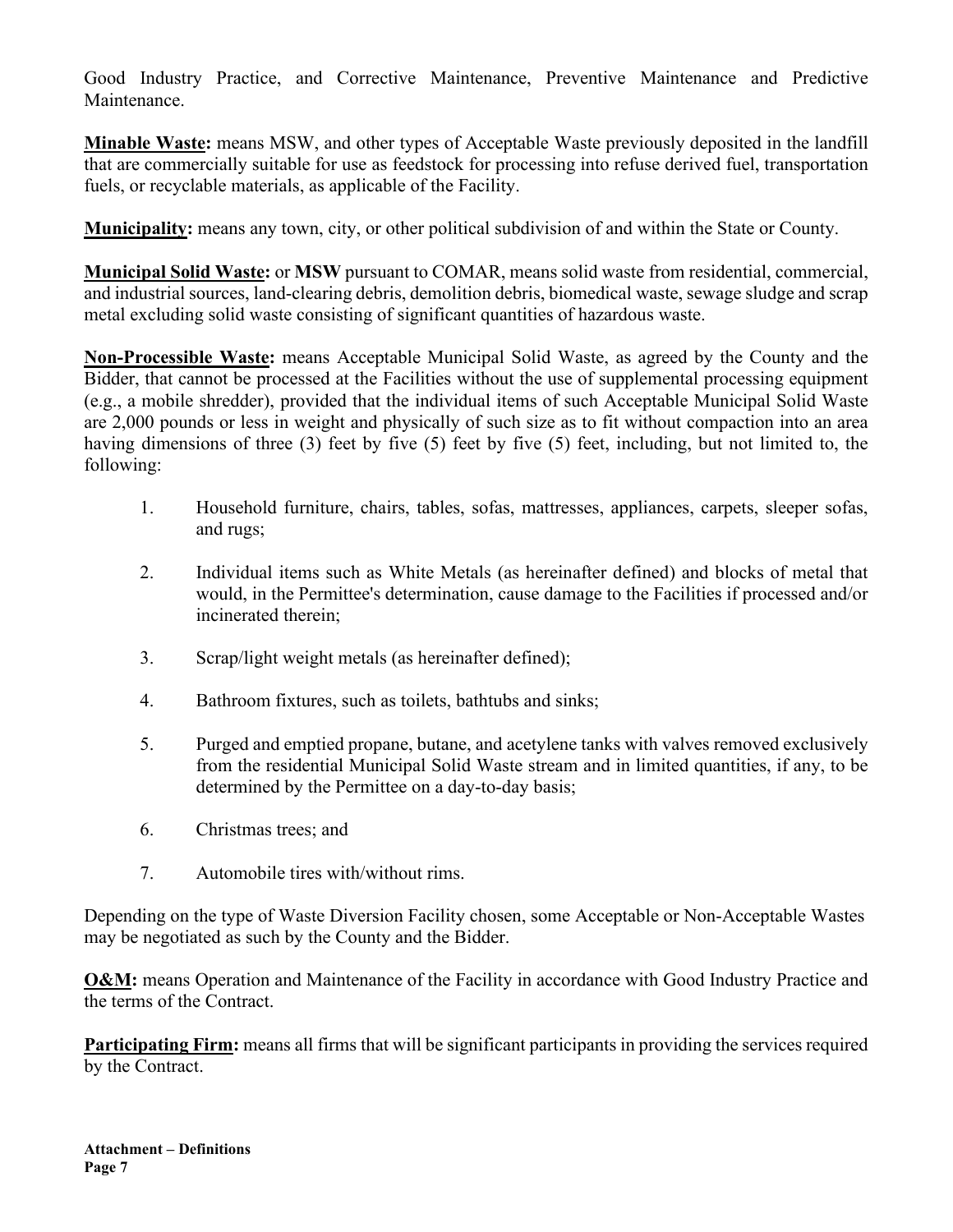**Party** or **Parties:** means the County and or the Bidder.

**Permits:** means all permits, licenses, approvals, authorizations, consents, and entitlements of whatever kind and however described which are required under Applicable Law (of the United States, the State of Maryland, and pertinent communities) to be obtained or maintained by any person with respect to the construction of the Facility, operation of the Facility, or the performance of any other obligation of the Bidder under the Contract as set forth in the RFP.

**Predictive Maintenance:** means those non-repetitive and non-routine maintenance activities that are identified as necessary during annual testing and inspections conducted in accordance with the O&M manual that are outside of Preventive Maintenance and Corrective Maintenance.

**Preferred Bidder:** means the Bidder(s) selected by the County in response to the RFP.

**Preventive Maintenance:** means those maintenance activities that are routine or repetitive in nature required by the equipment or facility manufacturer or the Bidder to maximize the service life and operational efficiency of the equipment, vehicles, and facility, listed in the O&M manual, required by warranties or otherwise identified as necessary or desirable in accordance with Good Industry Practice.

**Project:** means an integrated materials management system in accordance with the project goals specified in Section 1.1 utilizing the existing facilities, and all facilities modified and/or constructed by the Bidder.

**Project Schedule:** means the Bidder's schedule for completing construction, i.e., the scope of work during permitting, financing, design, construction, start-up, acceptance testing and achieving Acceptance.

**Proposal**: means a document(s) submitted for consideration in response to the RFP.

**Rated Capacity:** means the rate (500 tons per day) at which tons of Acceptable MSW can be processed on a continuous basis over a sustained period assuming no allowances for scheduled or forced outage. The Rated Capacity may be changed if agreed upon by the County and Bidder. **Recycling Facilities:** means the Recycling Facility as referred as Part I of the Project

**Reporting Requirements:** has the meaning set forth in Section 1.9 of the RFP.

**Request for Proposals** or **RFP:** means this Request for Proposals as originally issued and as amended and supplemented the RFP.

**Required Insurance:** means the insurance coverage set forth in Appendix I of this RFP.

**Residue:** means bottom ash, fly ash, combined bottom and fly ash, slag, and other waste materials that result from waste processing at the Facility, which the Bidder cannot beneficially use and market and which must be disposed.

**Scrap/Light Metals:** means the following: scrap steel parts, aluminum sheets, pipes, desks, chairs, bicycle frames, lawn mowers with engines drained, file cabinets, springs, sheet metal, hot water beaters, cleaned and emptied fifty five (55) gallon drums with the top and bottom covers removed, fencing, oil tanks and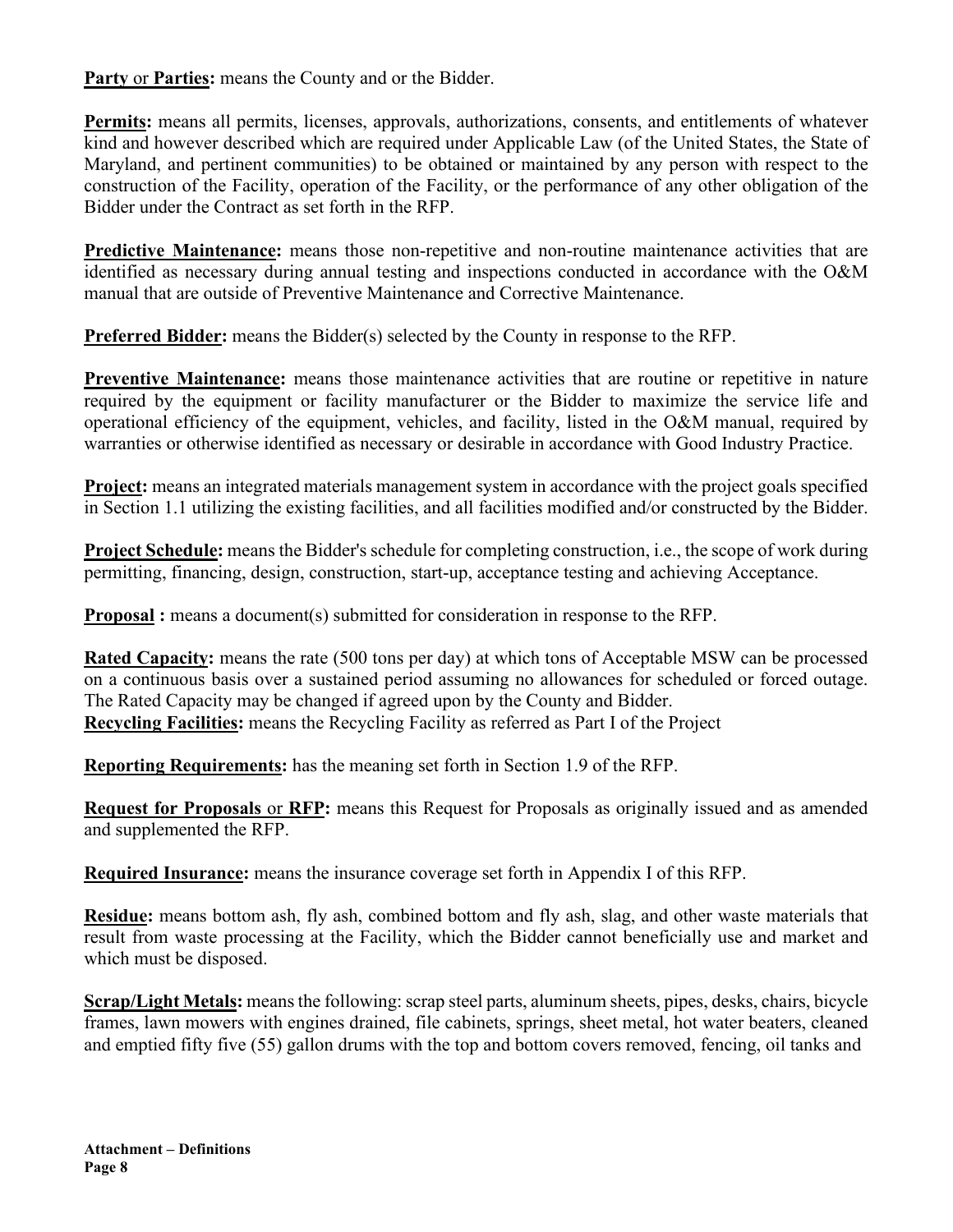fuel tanks approved by the Permittee for disposal and cleaned and rinsed in accordance with all applicable laws and regulations, and any other materials deemed by the Permittee to be Scrap/Light Weight Metals.

**Services:** means all the duties, obligations, and services to be provided by the Bidder.

**Sewage Sludge:** means sewage sludge residue resulting from the processing of sewage from residential, commercial, or industrial sources to the extent the same is of a nature that may be accepted at the Facility under all Permits and Applicable Law

**Settlement Statement:** means the reconciliation performed in accordance with the Revenue Sharing provisions provided.

**Single Stream Recyclables:** mean the commingling of any paper fiber recyclables with any commingled container recyclables.

**Site:** means the area(s) and facility identified in the RFP to be made available by the County to the Bidder for development of the Project.

**Solid Waste:** means unwanted and discarded solid materials, consistent with the meaning of that term in COMAR excluding semi-solid, liquid materials collected and treated in a municipal sewerage system.

**State:** means the State of Maryland.

**Term:** has the meaning set forth in the Contract Principles and includes the time from the Contract Date through the Guaranteed In-Service Date and thereafter for twenty (20) years of operation of the Facility.

**Tons:** means short tons, 2,000 pounds.

**TPD:** means tons per day.

**TPY:** means tons per year.

**Transfer Stations:** means the four locations owed by the County at which permitted MSW is collected and transferred to the Facility.

**Unacceptable Waste:** means waste that is not Acceptable MSW and includes

1. Explosives, pathological or biological waste, hazardous chemicals or materials, paint and solvents, regulated medical wastes as defined in the EPA Standards for Tracking and Maintaining Medical Wastes, Title 40 of the Code of Federal Regulations Section 259.30 (1990), radioactive materials, oils and oil sludges, dust or powders, cesspool or other human waste, human or animal remains, motor vehicles, and auto parts, liquid waste (other than liquid Solid Waste derived from food or food by-products), and hazardous substances of any type or kind (including without limitation those substances regulated under 42 United States Code ("U.S.C.") Section 6921-6925 and the regulations thereto adopted by the Unites States Environmental Protection Agency pursuant to the Resource Recovery and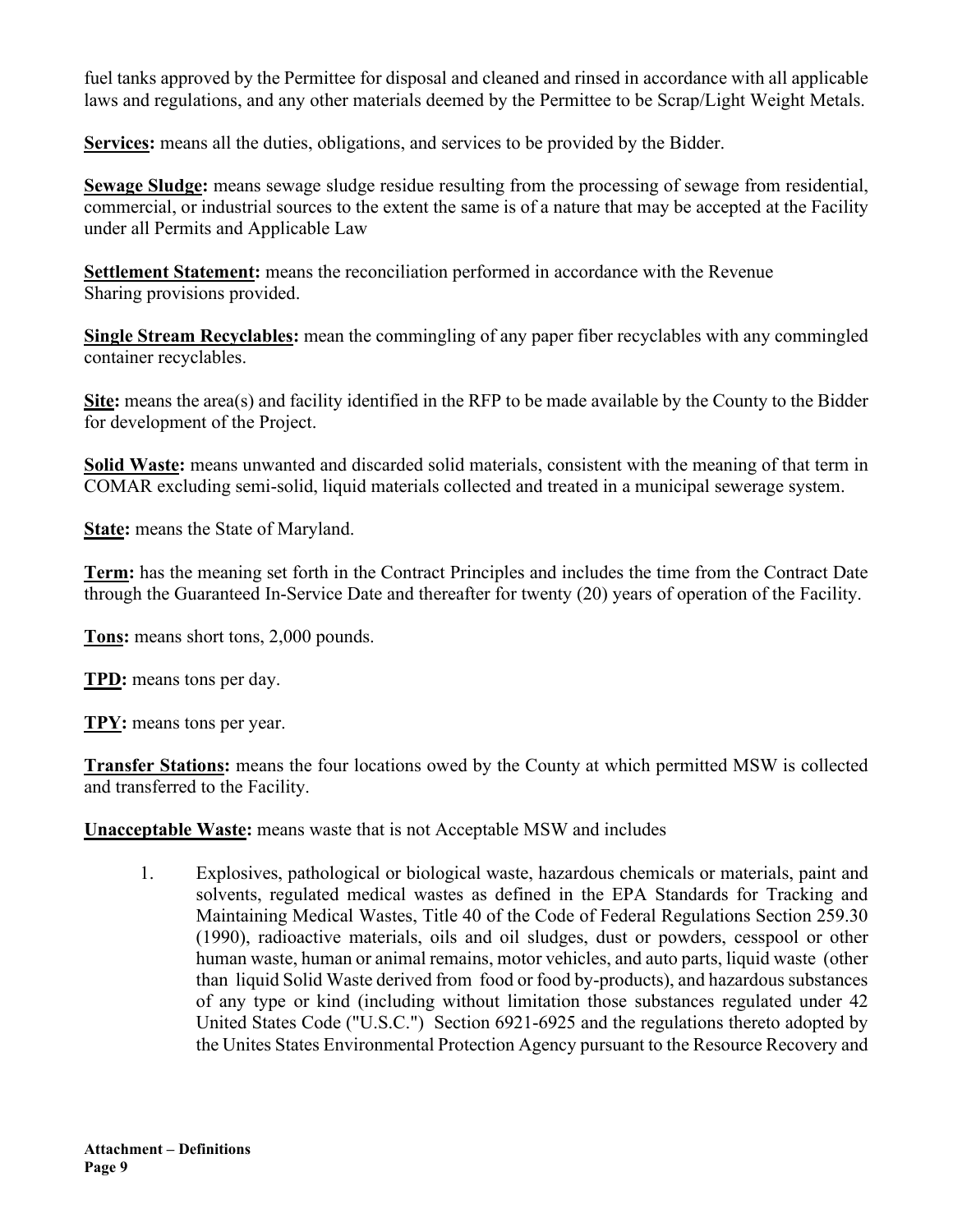Conservation Act of 1976, 90 Stat. 2806 et 42 U.S.C. Section 6901 et. seq.) other than such insignificant qualities of the foregoing as are customarily found in normal household and commercial waste and as are permitted by state and federal law;

- 2. Any item of waste that is either smoldering or on fire;
- 3. Waste quantities and concentrations which require special handling in their collection and/or processing such as bulk items, junked automobiles, large items of machinery and equipment and their component parts, batteries or waste oil;
- 4. Any other items of waste that would be likely to pose a threat to health or safety, or damage the processing equipment of the Facilities (except for ordinary wear and tear), or be in violation of any judicial decision, order, or action of any federal, state or local government or any agency thereof, or any other regulatory authority, or applicable law or regulation;
- 5. Any Solid Waste that is deemed by the County in its sole discretion to be not in conformance with the requirements for Acceptable Municipal Solid Waste or Non-Processible Waste as set forth in these procedures; and
- 6. Any other waste deemed by the County in its sole discretion for any reason to be Acceptable Recyclables and/or Unacceptable Waste, including but not limited to waste generated by a source which is not authorized by the County to deliver waste to any of the Facilities.

Depending on the type of Waste Diversion Facility chosen, some Acceptable or Non-Acceptable Wastes may be negotiated as such by the County and the Bidder.

**Uncontrollable Circumstance:** means any act, event or condition that is beyond the reasonable control of the party relying thereon as justification for not performing an obligation or complying with any condition required of such party under the Contract, and that materially interferes with or materially increases the cost of performing its obligations hereunder (other than payment obligations), to the extent that such act, event or condition is not the result of the willful or negligent act, error or omission, failure to exercise reasonable diligence, or breach of the Contract on the part of such party. Such acts or events may include, but shall not be limited to, the following:

- 1. Naturally occurring events such as landslides, underground movement, earthquakes, fires, tornadoes, floods, epidemics, and other acts of God;
- 2. explosion, sabotage or similar occurrence, acts of a declared public enemy, extortion, war, blockade or insurrection, riot or civil disturbance;
- 3. labor disputes, except labor disputes involving employees of the Bidder, its affiliates, or Subcontractors which affect the performance of the Contract services;
- 4. the failure of any Subcontractor or supplier, other than the Bidder, the Guarantor or any affiliate of either, to furnish services, materials, chemicals or equipment on the dates agreed to, but only if such failure were the result of an event which would constitute an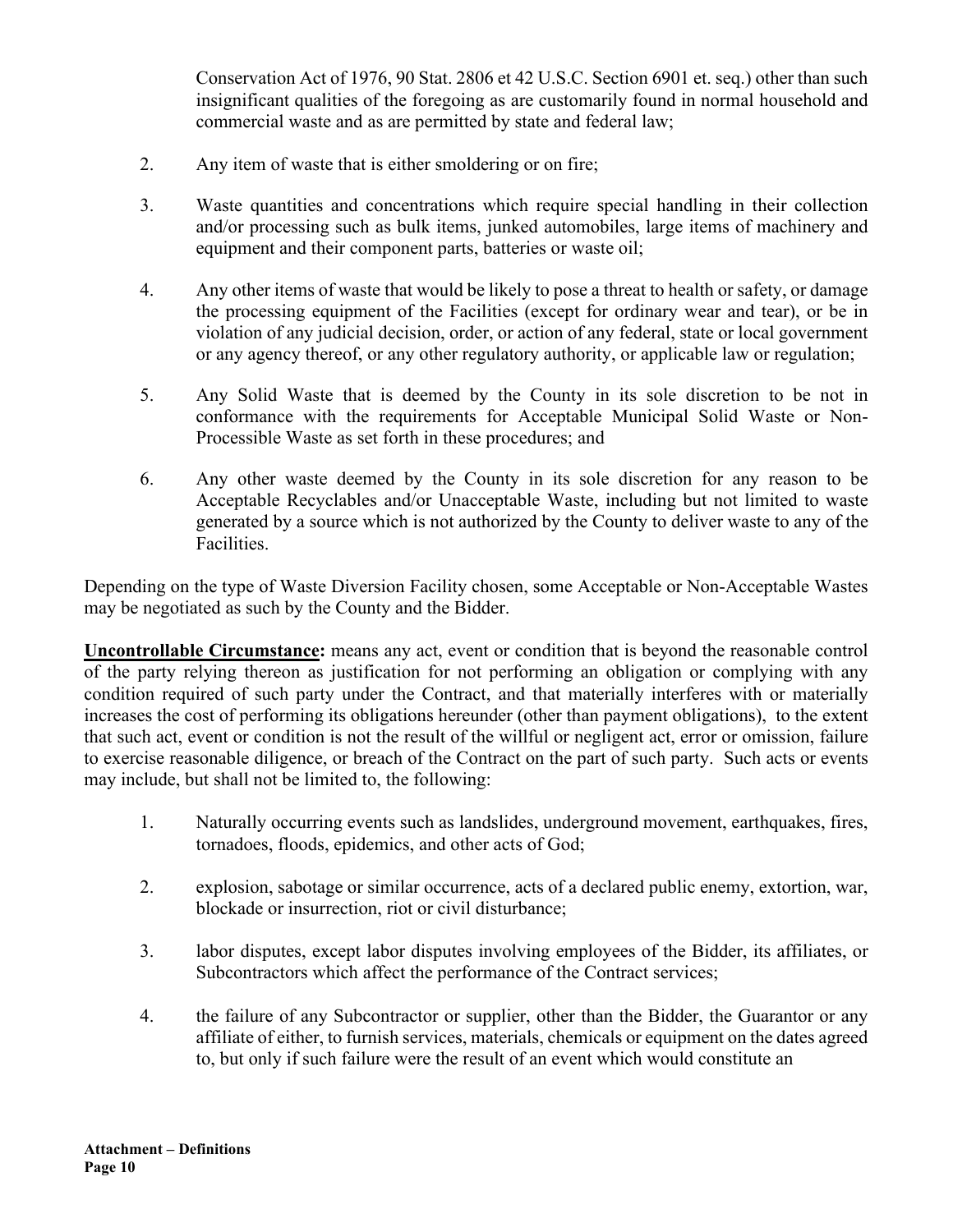Uncontrollable Circumstance if it affected the Bidder directly, and the Bidder is not able after exercising all reasonable efforts to timely obtain substitutes;

- 5. the failure of any appropriate Governmental Body or private utility having operational jurisdiction in the area in which the Facility is located to provide and maintain utilities to the Facility which are required for the performance of the Contract;
- 6. any failure of title to the Facility Site or any enforcement of any encumbrance on the Facility Site not consented to in writing by, or arising out of any action or agreement entered by, the party adversely affected thereby; and
- 7. the preemption of materials or services by a Governmental Body in connection with a public emergency or any condemnation or other taking by eminent domain of any material portion of the Facility.

It is specifically understood that, without limitation, none of the following acts, events or circumstances shall constitute Uncontrollable Circumstances:

- 1. any act, event or circumstance with respect to which the Bidder has assumed the "as-is" risk under the Contract;
- 2. any act, event or circumstance that would not have occurred if the affected party had complied with its obligations under the Contract;
- 3. changes in interest rates, inflation rates (other than those provided for in the Contract), labor costs, insurance costs, commodity prices, currency values, exchange rates or other general economic conditions;
- 4. changes in the financial condition of any or all of the Public Participants, the Bidder, the Guarantor, or their affiliates or Subcontractor affecting the ability to perform their respective obligations;
- 5. the consequences of error, neglect or omissions by the Bidder, the Guarantor, any Subcontractor, any of their affiliates or any other person in the performance of the Contract Services;
- 6. union or labor work rules, requirements or demands which have the effect of increasing the number of employees employed at the Facility or otherwise increasing the cost to the Bidder for performing the Contract Services, if such are not the result of a Change-in-Law;
- 7. mechanical failure of equipment;
- 8. power outages not caused by third party utilities;
- 9. any impact of prevailing wage or similar laws, customs or practices on the Bidder's costs;